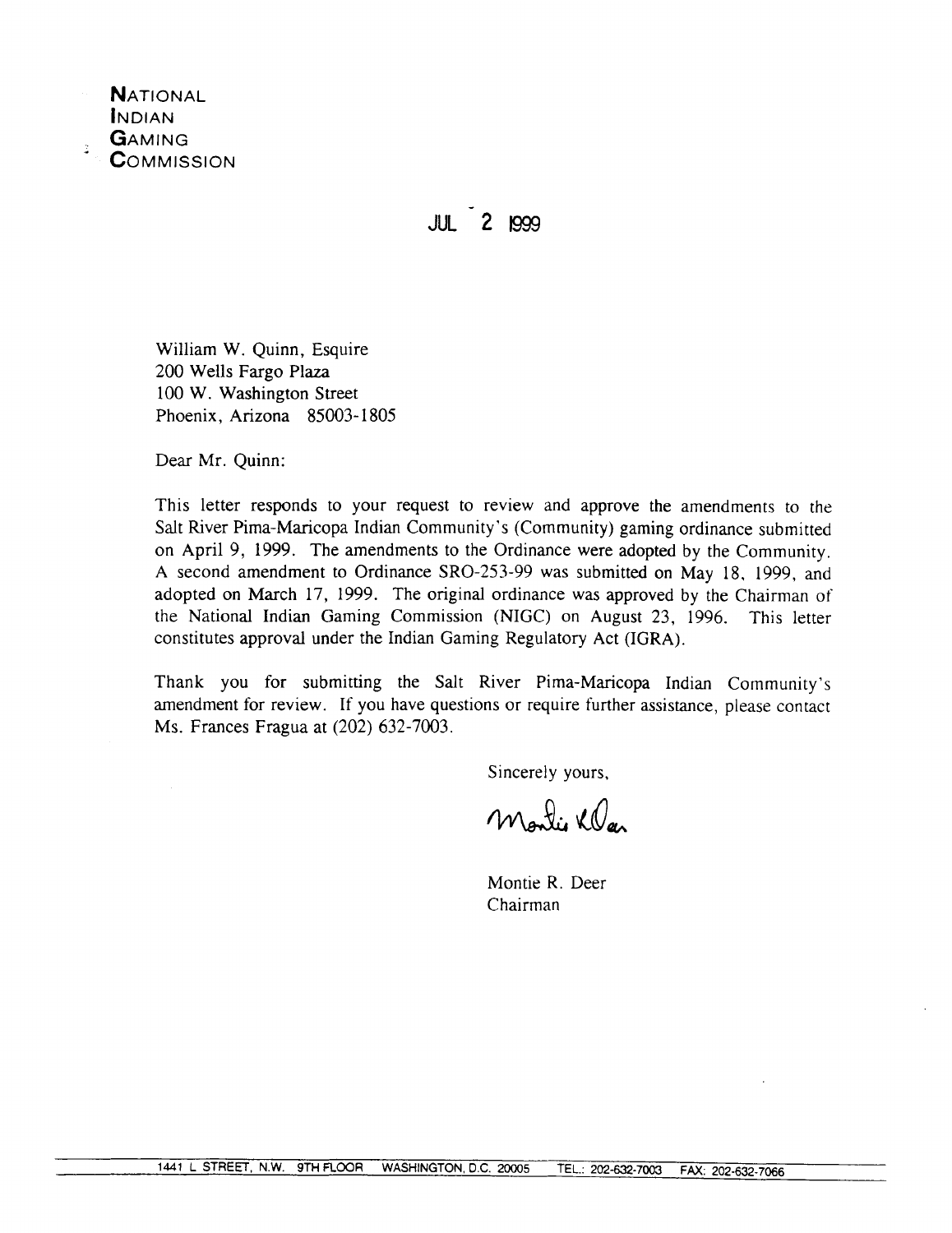# **SALT RIVER PIMA-MARICOPA**

**INDIAN COMMUNITY**

**10,005 East Osborn Road <sup>2</sup> <sup>0</sup> <sup>1909</sup> Scottsdale, Arizona 85256**

### **ORDINANCE NUMBER: SRO-253-99**

**In order to amend the provision of the Salt River Pima-Maricopa Indian Community Code of Ordinances pertaining to the operation, regulation, and enforcement of Class III gaming.**

### **BE IT ENACTED:**

**Chapter <sup>15</sup> of the Salt River Pima-Maricopa Indian Community Code of Ordinances is hereby amended by adding thereto and inserting therein the highlighted working, and by deleting those words struck through.**

#### **Sec. 15.5-17. Detention and questioning of persons suspected of violations.**

- **(a) The authorized agents of the Community Gaming Agency or security persoimel of the Gaming Facility (hereafter Authorities), may question any person in the Gaming Facility who may be involved in illegal acts or who is suspected of violating any of the provisions of the Compact or this Section 15.5-16. None of the Authorities is criminally or civilly liable:**
	- **(1) On account of any such questioning; or**
	- **(2) For reporting to the Community Gaming Agency, the State Gaming Agency, Community, Federal or State regulatory authorities, or law enforcement authorities the identity of the persons suspected of the violation.**
- **(b) Any of the Authorities who have probable cause for believing that there has been involvement** in illegal acts or a violation of the Compact or this Section 15.5-16 in **the Gaming Facility by any person may take that person into custody and detain him in the Gaming Facility in <sup>a</sup> reasonable manner and for <sup>a</sup> reasonable length of time. Such <sup>a</sup> taking into custody and detention does not render the Authorities criminally or civilly liable unless it is established by clear and convincing evidence that the taking into custody and detention are unreasonable under all the circumstances.**
- **(c) There must be displayed in <sup>a</sup> conspicuous place in the Gaming Facility <sup>a</sup> notice in boldface type clearly legible and in substantially this form:**

**Agents of the Community Gaming Agency or any of the Authorities who have**